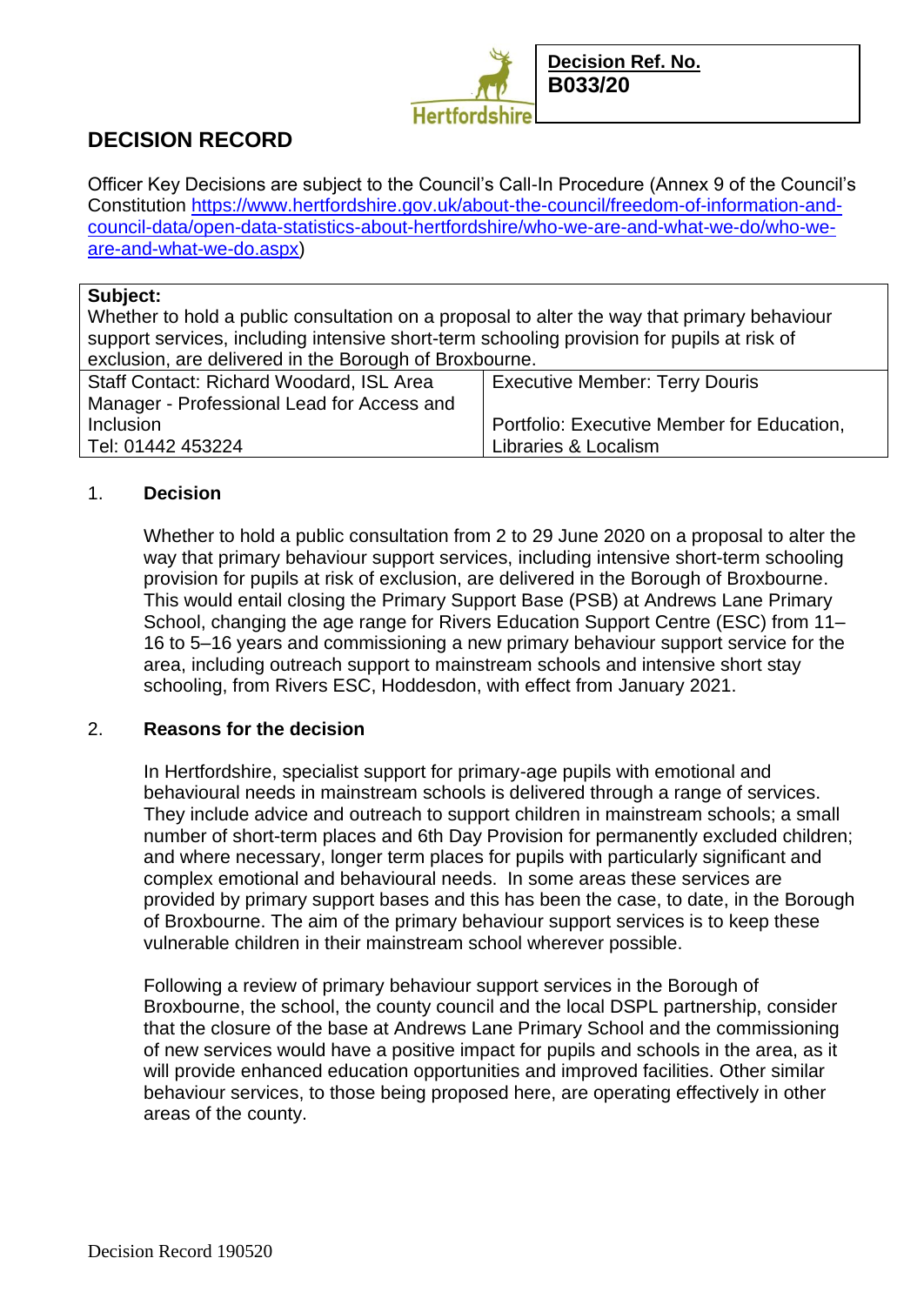It is proposed to commission a range of outreach services, advice and support and a small number of pupil places available for intensive short-stay schooling from Rivers ESC, which is rated by Ofsted as "Good". It is currently designated as a provider for children in the age range 11-16 years; however, it is proposed to change the age range to 5-16 years so that primary-age pupils can be provided for. The capacity of the PSB was for up to 6 pupils and the capacity of the new provision at the ESC will be for up to 12 pupils. New separate accommodation would be provided on the ESC site for intensive short-stay schooling and 6th Day Provision as required, with designated outside space. The capital cost will be met by the Local Authority. Project costs are not yet finalised but will be once a competitive tendering process is complete.

The proposal, should it go ahead, would offer improved opportunities for all children, including:

- access to enhanced outreach behaviour support for local mainstream primary schools;
- access to local intensive short-term schooling placements for pupils at risk of exclusion, at Rivers ESC;
- improved outcomes for pupils in the short and longer term with improved potential for young people to remain in the mainstream setting;
- intensive therapeutic support during short-stay schooling;
- where a pupil is permanently excluded from a mainstream school, they will be placed on roll at Rivers ESC and provided with full time education.

Rivers ESC is located approximately 4.3 miles, measured in a straight line, from Andrews Lane Primary School and is accessible to families living in the Borough of Broxbourne. It has a suitable and large enough site for locating new accommodation.

The Governing Body of Andrews Lane Primary School, the Management Committee of Rivers ESC and the DSPL 4 Headteacher group, support, in principle, the proposal to change the provision of the service in this way.

### 3. **Alternative options considered and rejected**

None

## 4. **Consultation**

(a) Comments of Executive Member

The Executive Member has concurred with the Director's intention to agree the proposals.

(b) Comments of other consultees

**None**